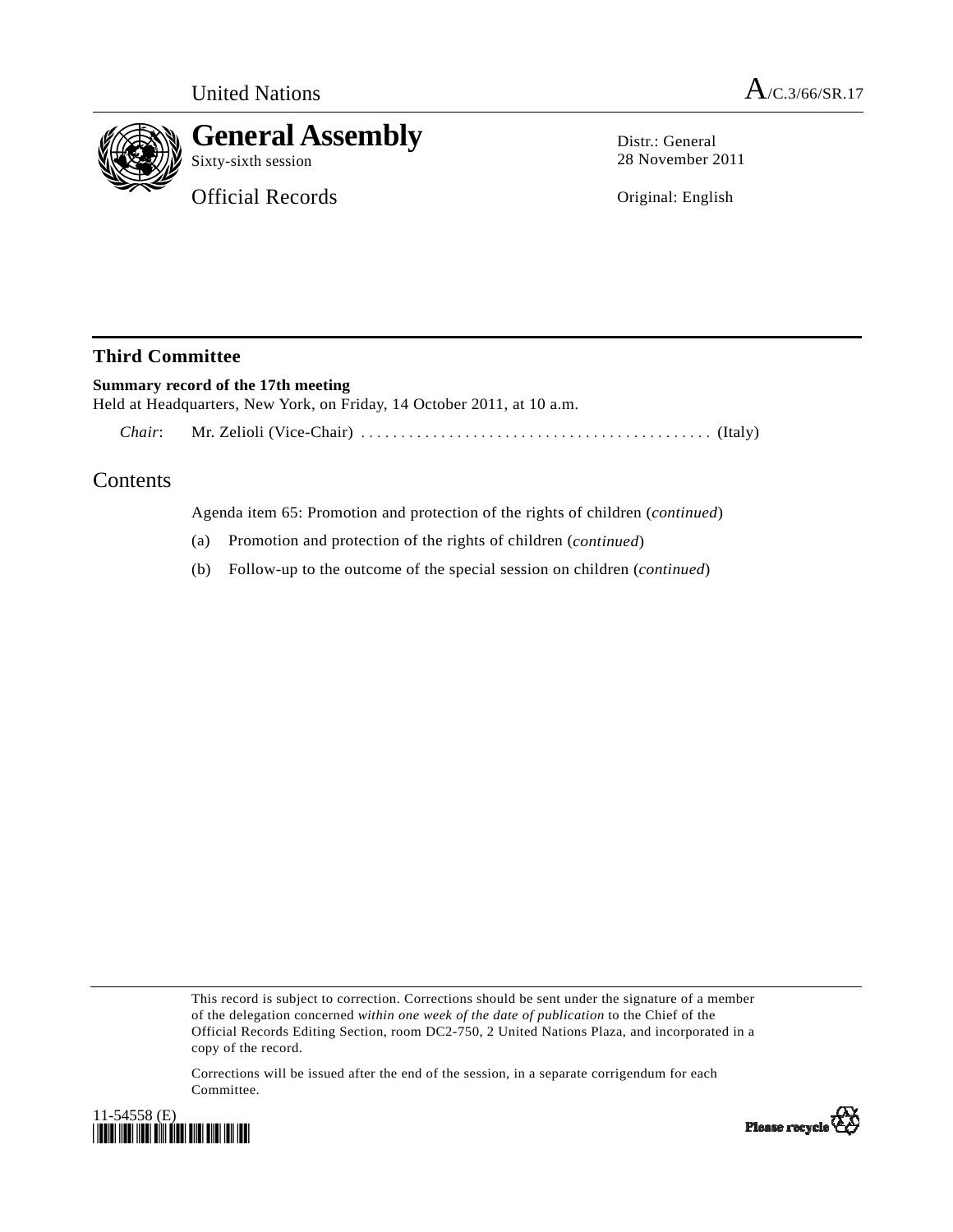*In the absence of Mr. Haniff (Malaysia), Chair, Mr. Zelioli (Italy), Vice-Chair, took the Chair.* 

*The meeting was called to order at 10.05 a.m.* 

**Agenda item 65: Promotion and protection of the rights of children** (*continued*)

- **(a) Promotion and protection of the rights of children** (*continued*) (A/66/41 (Supp.), A/66/227, 228, 230, 256 and 257)
- **(b) Follow-up to the outcome of the special session on children** (*continued*) (A/66/258)

1. **Mr. Jung** Jin Ho (Republic of Korea) said that the enormous progress made in the promotion and protection of the rights of the child would not have been possible without the concerted efforts of United Nations mechanisms. Nevertheless, concern was growing over the inequity among children around the world, particularly regional and local disparities in the field of health, and further assistance was required for the most vulnerable. In that regard, his Government had recently enacted a law on the welfare of children with disabilities.

2. **Ms. Yim** Pu-Reum (Republic of Korea), speaking as youth delegate, said that one way to measure success in dealing with the problems affecting children would be the degree to which young people were involved in the development and implementation of national plans of action at all levels.

3. Youth were able to use modern technologies and social media to ensure that children were better protected and educated. Immediate action was required to involve youth leadership in the efforts to achieve the Millennium Development Goals, and to harness the younger generation's free exchange of ideas, constructive criticism, creativity and energy. Lastly, additional financial resources were needed at the national and the international levels.

4. **Mr. Al-Siri** (United Arab Emirates) said that the United Nations and its specialized agencies were striving to protect the rights of the world's children in the face of formidable challenges, and his delegation reaffirmed its support for those efforts. The United Arab Emirates had ratified numerous international instruments relating to children, and also the Convention on the Rights of Persons with Disabilities and the Convention on the Elimination of All Forms of Discrimination against Women, both of which included provisions relating to children. It had enacted legislation designed to give effect to those instruments, and had also earmarked resources for child protection programmes and action to upgrade the skills of persons working in the area of children's welfare.

5. The United Arab Emirates had achieved significant progress in the areas of children's education, health and fundamental rights. Education for children of both sexes was free, and enrolment was close to 100 per cent. Infant and under-5 mortality rates had been greatly reduced. Comprehensive health services included prevention and early detection programmes, a health promoting schools project, and nourishing meals for schoolchildren.

6. Poorer developing States, however, were confronted with great difficulties in providing children with adequate education and nutrition for want of the necessary resources. The United Arab Emirates was providing assistance in that connection, in some cases through financial contributions, in others through development initiatives and programmes in the countries in question, sometimes in partnership with United Nations agencies. In particular, children in the Horn of Africa, notably in Somalia, were being provided with food, shelter and medical care in response to the drought and famine afflicting that region.

7. Despite such efforts, children in many countries were still denied their fundamental rights because of poverty, disease, armed conflict and occupation; Palestinian children in the occupied territories, including Gaza in particular, were still living under siege. Greater efforts were needed in order to provide an appropriate economic and security environment to enable those countries to provide the necessary care and protection for their children.

8. **Mr. Jerandi** (Tunisia) said that recently, young, educated Tunisians had peacefully claimed their rights to freedom, democracy and a decent life. As a result, the country was preparing to undertake a new phase of its history where its people would participate in building a balanced society, which respected the rights of the most vulnerable groups.

9. Tunisia had enacted comprehensive legislation to guarantee the rights of the child and to protect children against violence and exclusion. It believed in the importance of allowing children to express their opinions and take part in the different aspects of family, social and political life. In that regard, it had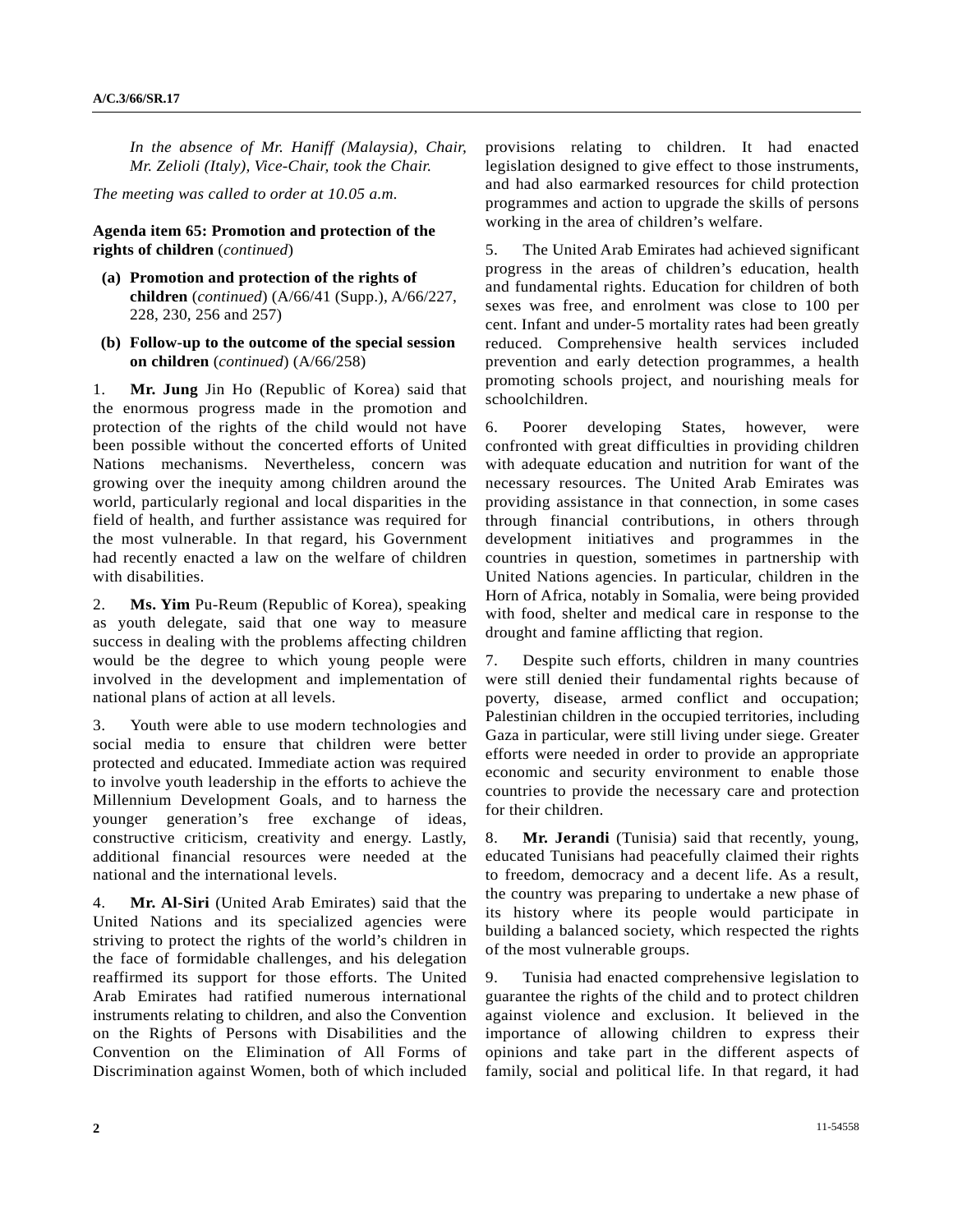established a children's parliament and children's town councils to help the public authorities better understand the new generations and adapt their policies, strategies and legal frameworks to the specific needs of children.

10. Family and child judges had been introduced, together with child protection agents; also, close partnerships had been established between the public and private sectors, in the belief that the well-being of children was the best guarantee for building a tolerant, open and responsible society. Tolerance and dialogue were two values that should be inculcated in society in order to guarantee a better future.

11. Tunisia called on the international community to make a greater investment in children and young people, to listen and respond to their concerns and to pay them the attention that they deserved as the driving force for the future.

12. **Mr. Nagapan** (Malaysia) said that the problems faced by children in developing countries could not be solved unless the underlying issues related to underdevelopment, poverty and conflict were addressed and the countries concerned were provided with the necessary resources and assistance.

13. Malaysia had acceded to the Convention in 1994 and the Government was studying the possibility of withdrawing the remaining reservations. The 2001 Child Act was based on the Convention, and the country had national policies and plans of action for children and their protection. In the case of vulnerable children, the Social Welfare Department had established shelters for neglected, abused and orphaned children where rehabilitation, treatment and special education services were provided.

14. Recognizing that education was an effective tool for improving the quality of life of its people, Malaysia had consistently allocated around one fifth of the national budget to education and training. Moreover, in 2012, it would be providing free primary and secondary education for all nationals.

15. Lastly, in 2010, Malaysia had hosted the inaugural First Ladies Summit where those present undertook to organize initiatives to empower children and develop their potential to become leaders, thus strengthening the foundations for nation-building and global peace.

16. **Mr. Thant Sin** (Myanmar) said that since acceding to the Convention in 1991, Myanmar had enacted legislation and established working committees on the rights of the child. Its current national action plan focused on health and nutrition, water and sanitation, education, and child protection. Its third and fourth national report to the Committee on the Rights of the Child, prepared with the active participation of all sectors, would be considered in January 2012.

17. The sale of children, child prostitution and child pornography constituted the most severe violations of the rights of the child and the international community should collaborate to identify durable solutions to the problem. With help from UNICEF, Myanmar was making an effort to disseminate and raise awareness of the Convention and the relevant legislation among the general public, including children and young people.

18. The Government had made a commitment that no child under 18 years of age would be recruited for military service, and a Committee for the Prevention of the Recruitment of Minors had been established in 2004. Disciplinary action had been taken against military personnel who failed to abide by the recruitment rules and regulations.

19. **Archbishop Chullikatt** (Observer for the Holy See) said that Member States should work to strengthen policies and practices that prevented the abuse of children and ended the impunity of those who committed grave violations against children during armed conflict. In addition, standards of juvenile justice should be applied that took into account the best interests of the child and promoted reintegration into the family and the community.

20. Regarding the sale of children, child prostitution and child pornography, preventive measures that addressed critical socio-economic factors should form the core component of national child protection systems. Education and awareness-raising were important components of such measures and although the school had an important role to play, parents and the family had the primary and essential role in educating children, including in the area of human sexuality.

21. Lastly, States had the obligation to provide children with the protection and care required for all aspects of their development by implementing sound laws and policies.

22. **Mr. Al-Mossawy** (Iraq) said that the Iraqi Government had taken all possible legislative and administrative measures to protect and care for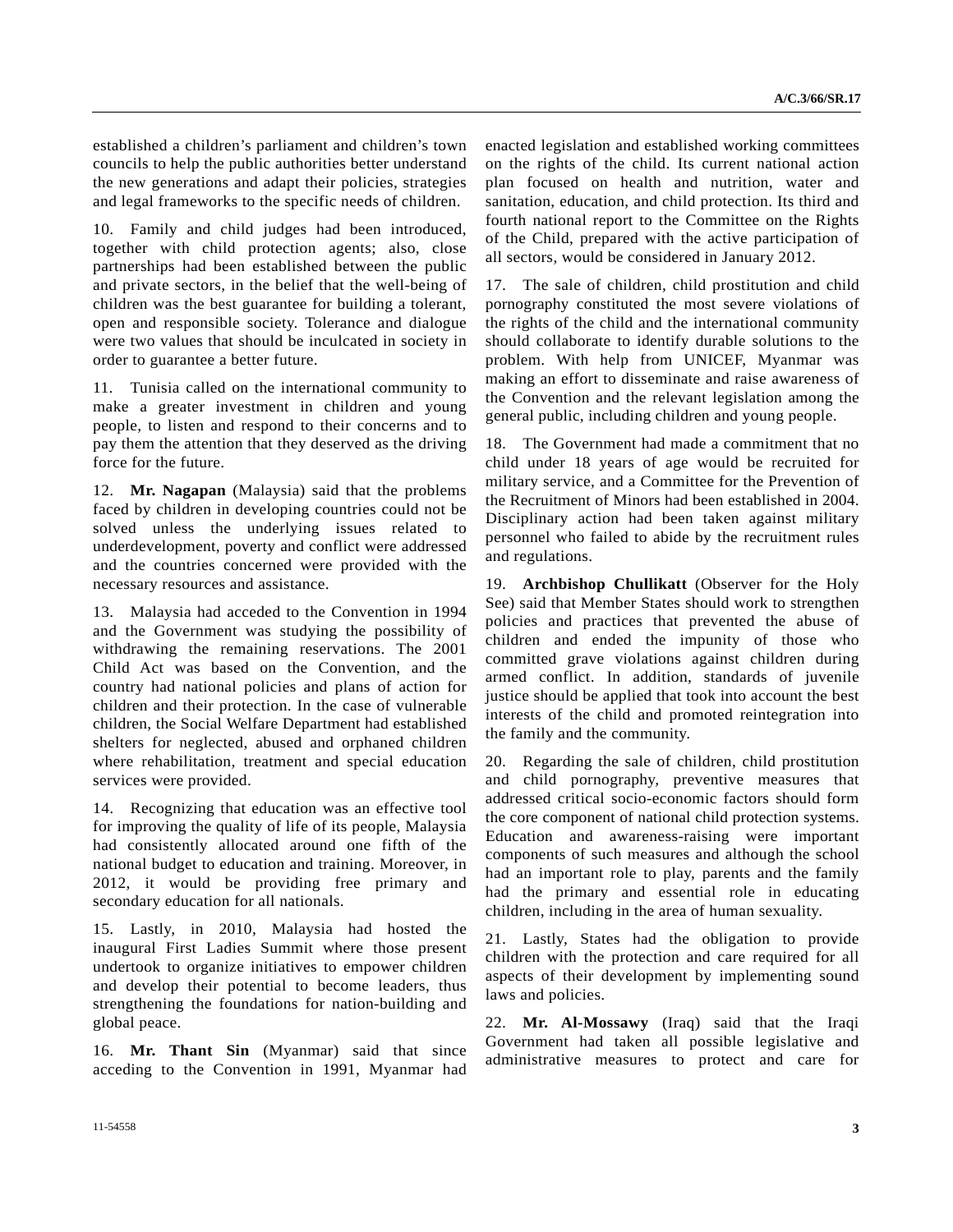children and to promote the stability of the family. A child welfare body had been established with representatives from all relevant ministries and institutions, together with experts and representatives from non-governmental organizations, responsible for designing and implementing plans and programmes to improve the situation of children in Iraq.

23. To establish a culture of human rights among children, friends of human rights groups had been set up in schools through independent and direct elections during which discussions had been held on the harmful effects of armed conflicts, extremism and violence and on the principles of human rights irrespective of gender, politics, religion and ethnicity.

24. The Government was working to meet all its international obligations concerning children and had established advisory committees to help it make the necessary amendments to domestic law.

25. **Mr. Archondo** (Bolivia) said that education was essential for a child's development and, by law, Bolivia was obliged to develop the potential of children with disabilities, with no discrimination of any kind.

26. The Convention had been incorporated into the country's new Constitution, and was reflected in the Children's Code that regulated the regime of prevention, protection and integral attention to children. The National Development Plan included a comprehensive intersectoral approach to children's affairs that had been designed to combat malnutrition, illiteracy and violence, while reducing maternal and child mortality.

27. The Bolivian Constitution expressly prohibited child labour and a grant programme had been established to encourage children to remain in school. In addition, a literacy programme had recently been completed successfully.

28. Respect for the human rights of children and adolescents was a guarantee of rights and freedoms, development and peace for the whole population. Bolivia was committed to complying with the Convention through measures that included an intergenerational perspective and that ensured the wellbeing not only of children and adolescents, but also of the family and the community.

29. **Mr. Al-Balushi** (Oman) said that children were still denied their rights in many parts of the world, being forced to perform hard labour and involved in wars, with all the horrors that that entailed. The

international community should assume a larger role in ensuring their protection.

30. Aware that children were the support of society and the ultimate objects of development, Oman had acceded to all the relevant international instruments, including the Convention on the Rights of the Child and its two Optional Protocols, as well as International Labour Organization Convention No. 138 on the minimum age for admission to employment.

31. Oman provided a full range of health care and education services for its children, with particular attention to orphans and young persons. Education was free, and dropout rates had been significantly reduced. Curricula designed to develop children's talents had been developed in cooperation with UNICEF. Children with disabilities received state-of-the-art services designed to enable them to enjoy a life of dignity and to integrate into society. The ultimate aim was to produce citizens who would be capable of building a bright future for themselves and their country.

32. **Ms. Tawk** (Lebanon) said that Lebanon was firmly committed to the Convention on the Rights of the Child and other relevant international instruments. The country's Higher Council for Childhood worked with the Government, community bodies and international organizations to monitor the implementation of the Convention.

33. In the area of legislation, the concept of "crimes of honour", which had sometimes involved children, had been eliminated from the country's Penal Code, while a draft bill making education compulsory up to the age of 15 (instead of 13) had recently been tabled in the National Assembly.

34. It was distressing that millions of children around the world were victims of violence. Under Lebanese law, persons subjecting children to sexual aggression or physical harm were liable to prosecution. The Higher Council for Childhood had established a committee tasked with protecting children from abuse and neglect, and the committee had already produced a draft national strategy with that aim. Child victims of sexual aggression received specialized therapy.

35. In order to be effective, however, the legal framework would have to be accompanied by greater awareness on the part of Governmental institutions and civil society. Action in that connection included training for persons who worked with children and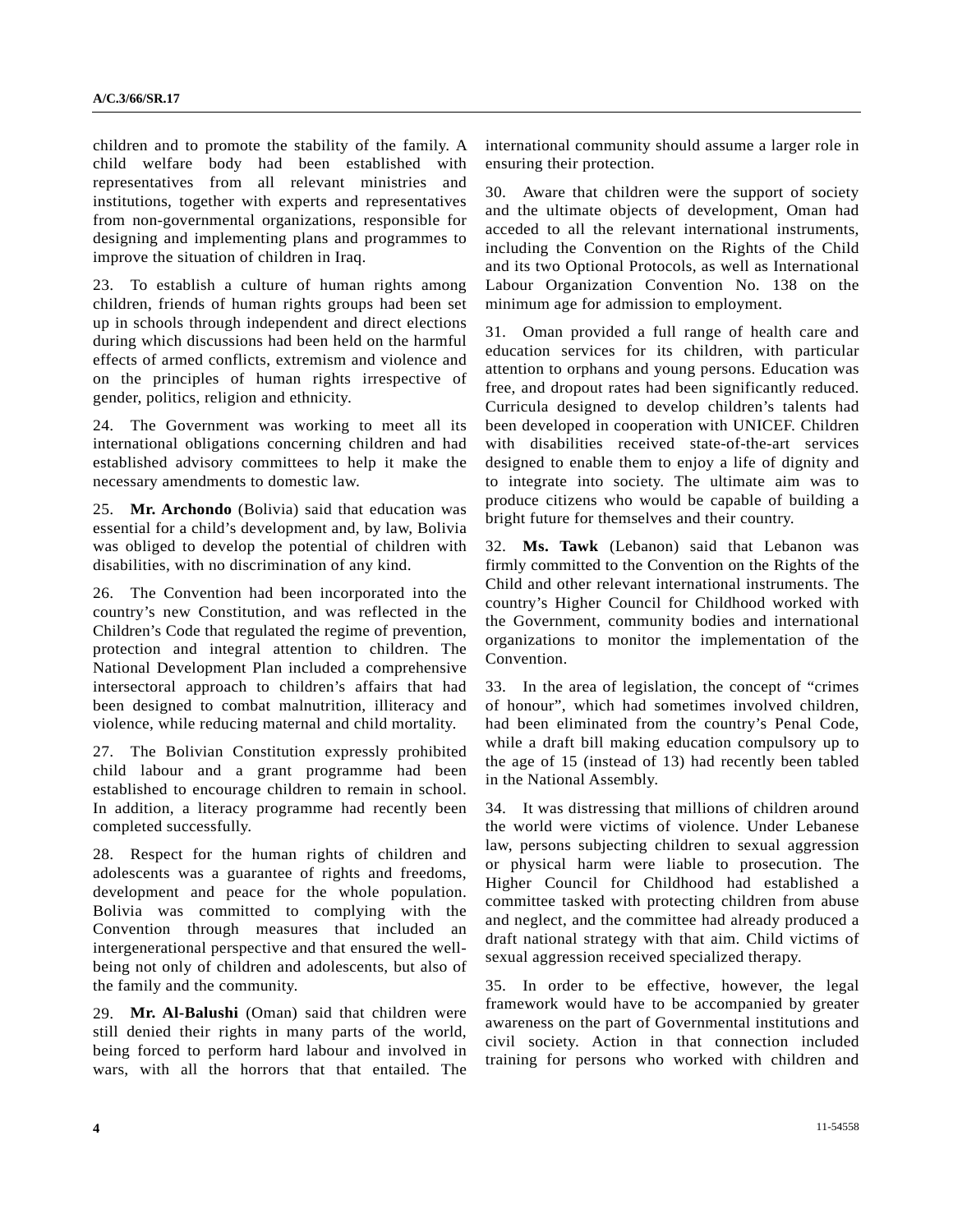initiatives aimed at associating children themselves with the tasks of defining their needs and suggesting how they might be met. Municipal children's councils, made up of 11- and 12-year-olds from the sixth year of primary school, had been established as a means of helping children learn about democracy and problemsolving. Lebanon's regional commitments relating to violence against children included those contained in the Marrakech Declaration adopted at the fourth High-Level Arab Conference on Children's Rights in 2010.

36. Children with disabilities, for their part, had the same fundamental human rights as other children. The Higher Council on Childhood had established a committee on children with disabilities, which was currently working on an educational and health-care strategy for those children.

37. Armed conflicts adversely impacted the security and well-being of children; people in fragile and conflict-affected States were more than three times as likely to be unable to send their children to school as those in other developing countries, and twice as likely to see their children die before the age of 5. In Lebanon in particular, the cluster bombs sown by Israel during its 2006 aggression directly threatened children's safety; since 2006, those devices had killed 44 people and injured 303, including 102 children. Lebanon itself had ratified the Convention on Cluster Munitions.

38. **Ms. Ramosepele** (South Africa) said that the South African Bill of Rights emphasized the promotion and protection of children's rights. The Government had adopted relevant legislation and programmes, including a system that allowed children accused of certain offences to be dealt with outside the regular criminal justice regime.

39. Governments should continue to make child protection systems a priority. South Africa had established a Ministry for Women, Children and Persons with Disabilities to advance equitable access to development opportunities for marginalized groups.

40. International partnerships remained key in the protection and promotion of the rights of the child, and concerted efforts were needed to bridge the gap between political intentions and action. South Africa called upon countries that retained the death penalty to consider a moratorium with regard to children under 18 years of age.

41. **Mr. Ulibarri** (Costa Rica) said that since it had not been possible to comment on the report of the Chair of the Committee on the Rights of the Child and ask questions, Member States should invite her to enter into an interactive dialogue with the General Assembly during its next session.

42. Costa Rica was fully committed to the promotion and protection of children's rights and welcomed the emphasis placed on children with disabilities in the reports that had been presented, showing that the international community recognized the need to overcome their marginalization. Data collection on such children needed to be improved in order to formulate appropriate policies in keeping with the provisions of the Convention.

43. Concerns remained about the difficulties and discrimination suffered by children worldwide; for example, child marriage continued to be a challenge to human rights that States must address. Also, drug trafficking and organized crime, especially in Central America, had given rise to new forms of violence against children, and his delegation called on the United Nations system to pay greater attention to the problem.

44. Costa Rica urged Member States to enhance their cooperation with the human rights mechanisms, particularly when the well-being of children was at stake.

45. **Mr. Gumende** (Mozambique) said that his country's new Program of Action for Poverty Reduction was designed to provide children, especially the most vulnerable, with basic social services with regard to education, health and nutrition, water and sanitation, and HIV/AIDS. It had also adopted specific national action plans to ensure a coordinated multisectoral planning approach to all their needs.

46. Mozambique was a party to the Convention on the Rights of the Child and had ratified the optional protocols, as well as the principal conventions of the International Labour Organization, and its legislation was being amended in consequence. The 2005 Constitution incorporated the Convention into the country's legislation and, among other measures, Parliament had enacted laws on human trafficking and a juvenile justice system to protect children's rights.

47. Mozambique joined the calls for a global political commitment to foster more equitable and balanced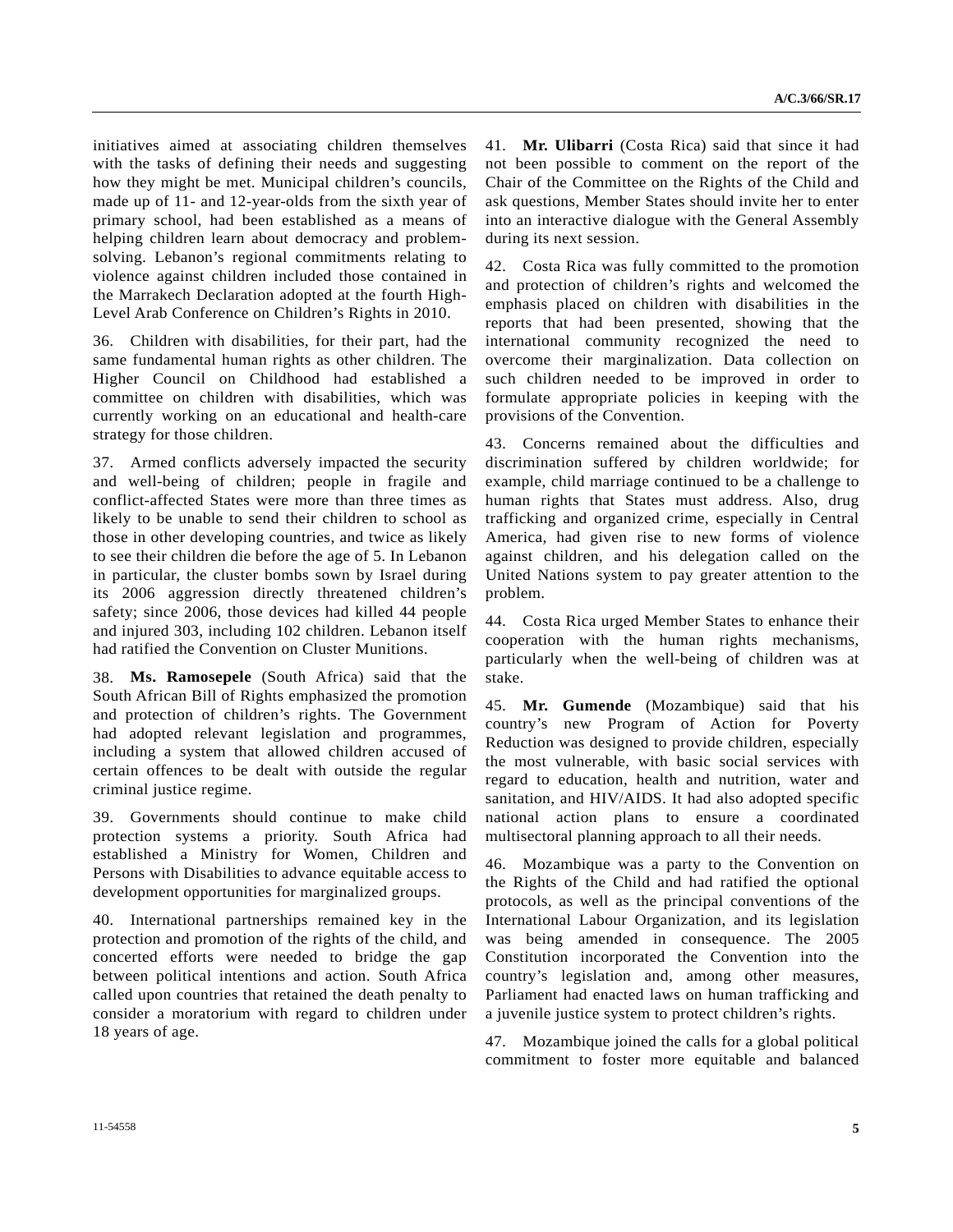economic and social progress. Only by ensuring minimum living standards for parents and society as a whole could the goal of making a world fit for children be attained.

48. **Mr. Phoon** (Singapore) said that, as a country whose only natural resource was its people, Singapore placed great importance on nurturing human talent. Children could best fulfil their potential in the presence of strong family relationships, a cohesive community and a nurturing environment.

49. Singapore had recently introduced a bill on international child abduction and amended its Child and Young Persons Act to enhance the welfare of children in residential care by ensuring that all children's homes were licensed. The country's infant and under-five mortality rates were among the lowest in the world and most children had been vaccinated against the principal diseases. More than one fifth of the annual national budget was allocated to schools and over 90 per cent of children completed primary education and continued on to secondary and postsecondary education.

50. In recent years, the country had accorded more attention and resources to children with special needs, and had enacted a master plan to ensure appropriate medical care, education and social support. Awarenessraising activities were conducted to educate the public about child abuse, neglect and sexual exploitation. Cases were dealt with based on the best interest of the child and victims were counselled and provided with support services.

51. Lastly, Singapore also believed in promoting diversity and encouraged cross-cultural exchanges in schools and in the community, through sports and cultural activities.

52. **Mr. Ababneh** (Jordan) said children accounted for 46.2 per cent of Jordan's population, and their best interests were a prominent feature of Jordanian law. Children born outside marriage were recognized as possessing legal personality, and provision was made for their care, education and other rights. The law also regulated the licensing and management of children's homes. Under recently enacted legislation, every person who used a data network for child prostitution purposes was liable to severe penalties. Trafficking in children and women was a serious offence, and the law provided for the protection of children from domestic violence. In addition, Jordan would shortly enact a

Rights of the Child Act, implementing the Convention on the Rights of the Child. The provisions of law governing child labour were in conformity with international instruments. It was unlawful to employ anyone under 16 years of age, or under 18 years of age for dangerous work.

53. In view of the importance of the early years of life, the Government provided services for children in that age group, and had executed projects designed to promote the care, development and preparation for learning of young children.

54. Jordan had ratified the two Optional Protocols to the Convention on the Rights of the Child, and had hosted a number of international and regional conferences on children, including a conference held in Amman in 2006 to launch the Global Women's Action Network for Children.

55. Lastly. in view of the admirable work that had been accomplished by Ms. Marta Santos Pais, the Special Representative of the Secretary-General on violence against children, it was to be hoped that her mandate would be renewed.

56. **Ms. Leskovar** (Slovenia) said that Slovenia supported projects to assist children, mainly in Eastern Europe, the Middle East and Africa. However, it had recently opened a school in Haiti, achieving one of its international development cooperation objectives, which was to assist children as the most vulnerable population group and to contribute to achieving the second Millennium Development Goal.

57. Slovenia welcomed the campaign for universal ratification of the optional protocols to the Convention. The new optional protocol to provide a communications procedure would be submitted to the General Assembly for adoption during the current session and it invited all countries to support the initiative.

58. Education was a fundamental aspect of every child's development; however, in conflict situations almost half the children were unable to attend school. The recent resolution of the Security Council on children and armed conflict (S/RES/1998 (2011)) addressed the issue of attacks on schools and hospitals, and called for accountability and an end to impunity.

59. Children affected by armed conflicts needed increased attention and Slovenia supported the extension of the mandate of the Special Representative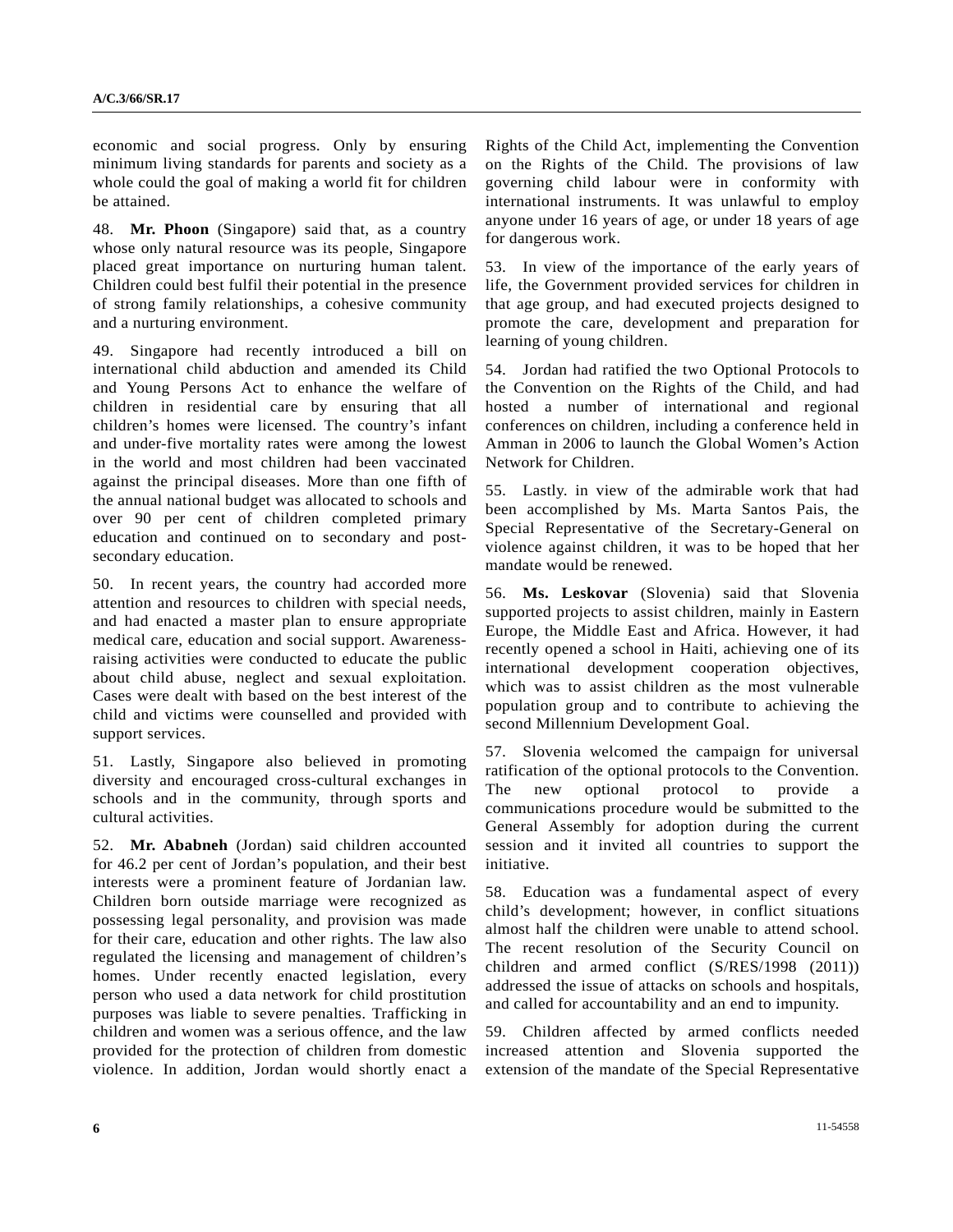of the Secretary-General for children and armed conflict. Children should be able to live in a world free from violence and abuse, and procedures and mechanisms for their protection should be developed at all levels.

60. Slovenia's Parliament had recently adopted a draft Family Code encompassing the core principles of the Convention, which should come into force shortly.

61. **Mr. Khan** (Indonesia) said that there were still too many children left behind and it was appropriate that at the current session, the Committee had focused on children with disabilities, girl children, and children affected by poverty and armed conflicts. Such children were subject to multiple forms of discrimination, as were the children of migrant workers and child victims of transnational organized crime.

62. Indonesia believed that new approaches, such as the focus on equity adopted by UNICEF, would help Member States address the needs of the most vulnerable children and complement national efforts to achieve the Millennium Development Goals and sustainable development. In addition, institutional and legal frameworks needed to be strengthened. Moreover, the well-being of children was closely tied to the efforts to promote women's rights.

63. Indonesian laws accorded children with disabilities equal treatment and attention. The introduction of a system of disaggregated statistics had brought visibility to such children and helped the Government formulate relevant policies and provide appropriate public services and infrastructure, including childcare facilities.

64. Learning from its past experience of conflict and social unrest, Indonesia had undertaken efforts to ensure the rights and the safety of child victims. It was developing a standard procedure for the reunification of children separated from their families and communities and would be allowing non-governmental organizations to assist in trauma healing and counselling in schools. It also planned to provide shelters or foster homes.

65. Cooperation and partnership were important factors in child protection efforts and Indonesia urged the relevant United Nations mechanisms to cooperate more closely with regional bodies and take advantage of their experience and institutionalized efforts.

66. **Ms. Prorok** (Ukraine) said that Ukraine firmly supported the campaign for universal ratification of the two optional protocols to the Convention and looked forward to the adoption of the third optional protocol on a communications procedure by the General Assembly. It underlined the importance of full implementation of the provisions of the universal and regional instruments relating to the rights of the child by all Member States.

67. Child welfare was a national priority and a national action plan was being implemented based on the Convention. In addition, under Ukraine's recent chairmanship of the Committee of Ministers of the Council of Europe, the rights of the child had been a priority, and a new strategy for the rights of the child had been elaborated, including the development of a child-friendly health-care system.

68. UNICEF was playing an important role in helping the Ukrainian authorities to create a favourable environment for children in need through programmes addressing their health, nutrition, education and protection. Nevertheless, challenges remained in combating HIV/AIDS, minimizing the impact of the Chernobyl disaster for children, developing services for children, and resolving the problem of violence and child trafficking. Broad international cooperation was required for further improvement in the existing mechanisms for protecting children's rights worldwide.

69. **Mr. Binkhothaila** (Saudi Arabia) said that Saudi Arabia attached great importance to the welfare of children and had acceded to the most important international conventions to protect children's rights. Since 1979, a National Committee on Childhood had existed, with a mandate to coordinate efforts in the areas of health, education, recreation and social development.

70. Because of the importance of early childhood education, a major plan had been implemented to expand kindergarten care by developing specialized curricula and to study all aspects of childhood in order to set up a statistical database available to researchers.

71. Efforts had also been made to reduce infant and child mortality and birth defects, ensure high levels of immunization and assist children with special needs. Child abuse was strictly prohibited and activities had been carried out to educate the community and also to raise awareness about the mental health of children.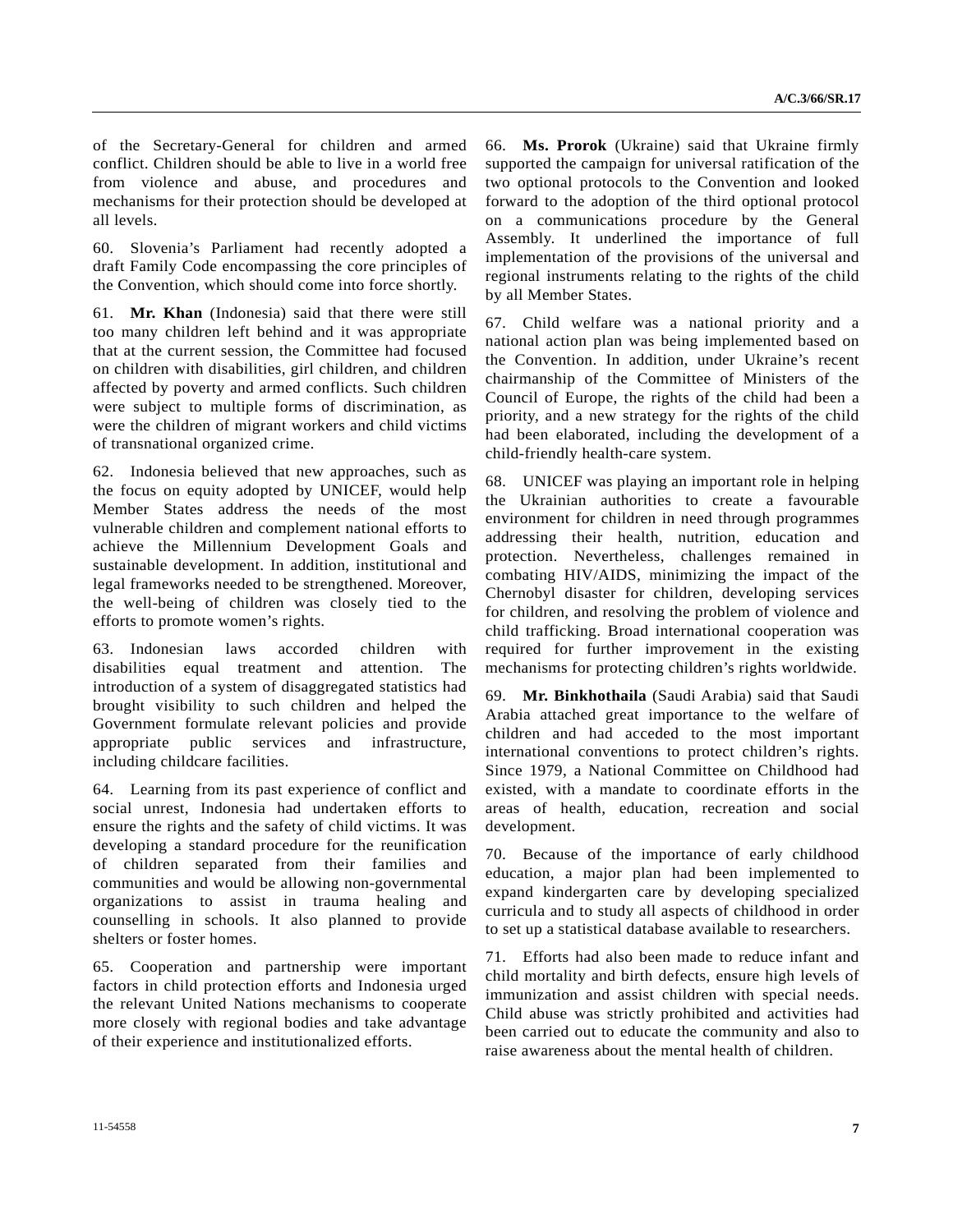72. **Ms. Bernadel** (Haiti) said that, in Haiti and especially in rural areas, problems in the area of education had always been related to the lack of infrastructure and a national school curriculum. Currently, most schools were operated by the private sector; however, shortly after taking office, the new President had set up an educational fund for the most marginalized children based on taxing remittances from abroad and international contributions, with the goal of providing free education for all. The new school year had been launched despite immense logistical challenges and represented a symbol of hope, paving the way to returning children to some semblance of normality.

73. It was necessary to reaffirm the political will to implement the commitments under the Convention on the Rights of the Child and redouble efforts to attain the Millennium Development Goals in order to guarantee respect for children's rights and safety.

74. **Ms. Ango Goze** (Niger) said that the recent reform of the national child protection system testified to the country's commitment to make it a national priority. A draft children's code had been drawn up, reflecting international law and Niger's traditions and customs, and a framework document had been elaborated with actions aimed at children in vulnerable situations.

75. The State had taken specific measures with regard to early childhood health care and HIV/AIDS, and, its social services provided medical care, equipment and rehabilitation to children with disabilities.

76. Reforms had been undertaken to ensure primary education for all children. Also, by increasing the education budget, the indicators had been improved and the disparities between girls and boys and between rural and urban areas reduced. The goal was to make education compulsory and free for children up to 16 years of age.

77. A youth parliament had been established in 2002 to promote the participation of young people in decision-making. Its mandate was to raise the awareness of young people and provide the authorities with information on the specific problems faced by youth.

78. As in other parts of the world, the children of Niger were exposed to violence, abuse, exploitation

and ill-treatment. Mechanisms had been implemented to monitor the worst forms of child labour, in particular, a national action plan that included a list of hazardous work for children, and an ethics code to promote best practices in relation to child domestic workers.

79. Niger had ratified various international instruments concerning child trafficking and placed emphasis on the identification, withdrawal, social reinsertion and repatriation of victims, by strengthening administrative, social and legal mechanisms. The Criminal Code established harsh punishments for all crimes against children, including slavery and female genital mutilation.

80. The legal and institutional mechanisms put in place over the last 10 years had improved the situation of children in Niger; but, even though it devoted a substantial part of its resources to the welfare of its children, much remained to be done.

81. **Mr. Al-Saqer** (Kuwait) said that it was distressing that children with disabilities continued in many cases to be cared for in institutional settings. The ideal setting for such care was the child's family. The importance of the welfare of families and children in Kuwait was such that in the Constitution, the family was stated to be "the cornerstone of society". The efforts of institutions such as the Ministry of Social Affairs and Labour, the Ministry of Education and the Ministry of Health had had striking results: 100 per cent of Kuwaiti children completed primary school, and the under-five mortality rate had been reduced to two deaths per 1,000.

82. Kuwait had acceded to the two Optional Protocols to the Convention on the Rights of the Child and to ILO Conventions No. 138 and No. 182, both prohibiting the employment of minors.

83. In the context of a discussion on children and their rights, it was appropriate to recall the suffering of Palestinian children in the occupied territories and the violations committed by the Israeli occupation forces. The international community and the United Nations should devote particular attention to the plight of those children.

84. **Mr. Ould Cheikh** (Mauritania) said that the United Nations system had made a crucial contribution to the health, well-being and safety of children worldwide. However, the efforts of the numerous